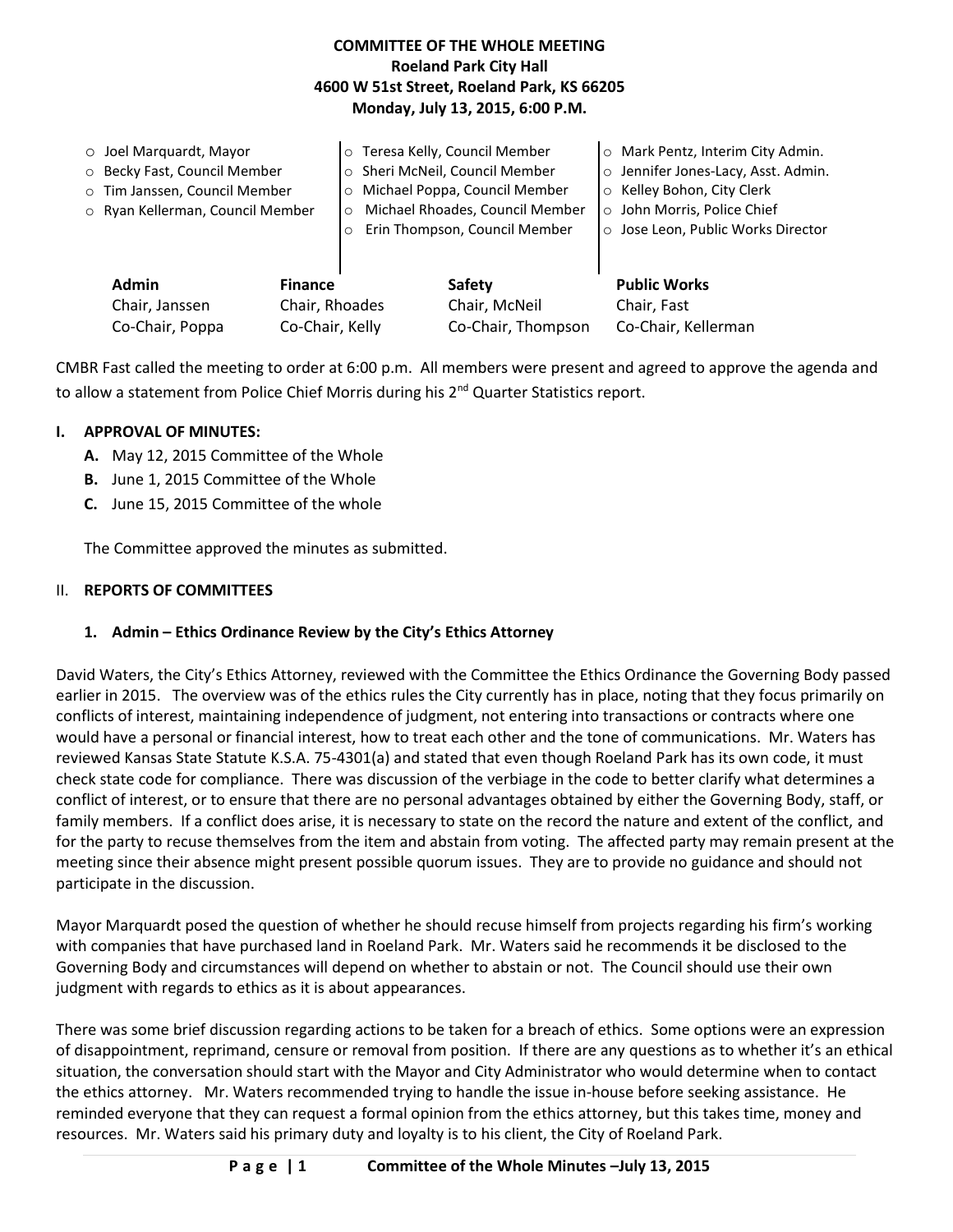Mr. Waters concluded his presentation suggesting the Council review the ethics ordinance more closely to familiarize themselves with it. He then expressed his congratulations to the newest members of the Council and thanked everyone for their time.

CMBR Fast recommended the new Councilmembers present any questions to Mr. Pentz who would then work with Mr. Waters to answer them.

Mayor Marquardt said he would like to alter the agenda to discuss the City Administrator selection process later in the meeting.

### **2. Finance – Budget Update**

Interim Administrator Pentz had three significant points to bring to the Committee's attention.

The year-end balance with the completion of the audit at the end of 2014 was \$1,922,771, higher than the projected \$1,797,951. By the end of 2018, the projected General Fund reserve was 14.41 percent of expenditures. With this one change it is now projected at 15.8 percent. The City's goal is 16.7 percent.

The General Fund expenditure account for the TIF fund expenditures has been increased from \$230,000 to \$251,200.

The Council decided to shift the majority of the corrugated stormwater replacement out of the Special Infrastructure Fund to the TIF 2 Fund (McDonald's/City Hall). There is about a million dollars from the fund that will expire in 2021 if not utilized. Ms. Jones-Lacy and Mr. Pentz met with Gary Anderson from Gilmore & Bell, the firm who advises the City on TIF projects.

Public Works Director Leon has also worked with Shafer, Kline & Warren (SKW), on the use of the funds and timelines of the projects. There is a new map list that identifies locations and expenditures for each replacement area. The map denotes the TIF 2 area and its stormwater line. It is anticipated that the TIF district will be able to finance the vast majority of storm drainage improvements. Mr. Leon is researching whether the plan needs to be amended to be able to do these projects. He asked that the Committee recommend moving ahead with these improvements.

Ms. Jones-Lacy addressed property valuation changes. She said a public hearing will be noticed for August 10. She added that property valuations have been increased by the county and the total property tax levy is a little bit higher than in 2015. She added the mill levy will remain the same, but the property tax levy has increased. The result of this is a need to approve a resolution prior to adopting the budget. This approval can be done on the same night as the public hearing.

CMBR Fast said she felt the Governing Body should communicate with residents the reasons for the valuation changes they will see on their tax bill.

Ms. Jones-Lacy stated she will publish the mill levy rate so the residents will see the property valuation changes are not something that the City is imposing.

Interim Administrator Pentz reminded everyone of the Open House Public Forum with regard to the proposed 2016 budget. They will have story boards and tables set up and various department heads will be on hand to provide information and answer questions. Police Chief Morris has offered to have some equipment on display so that the citizens can see where their money goes. The meeting starts at 6 p.m. on August  $10^{\text{th}}$ .

### **3. Public Works – R Park Amenities Process, Survey and Design Development Plan**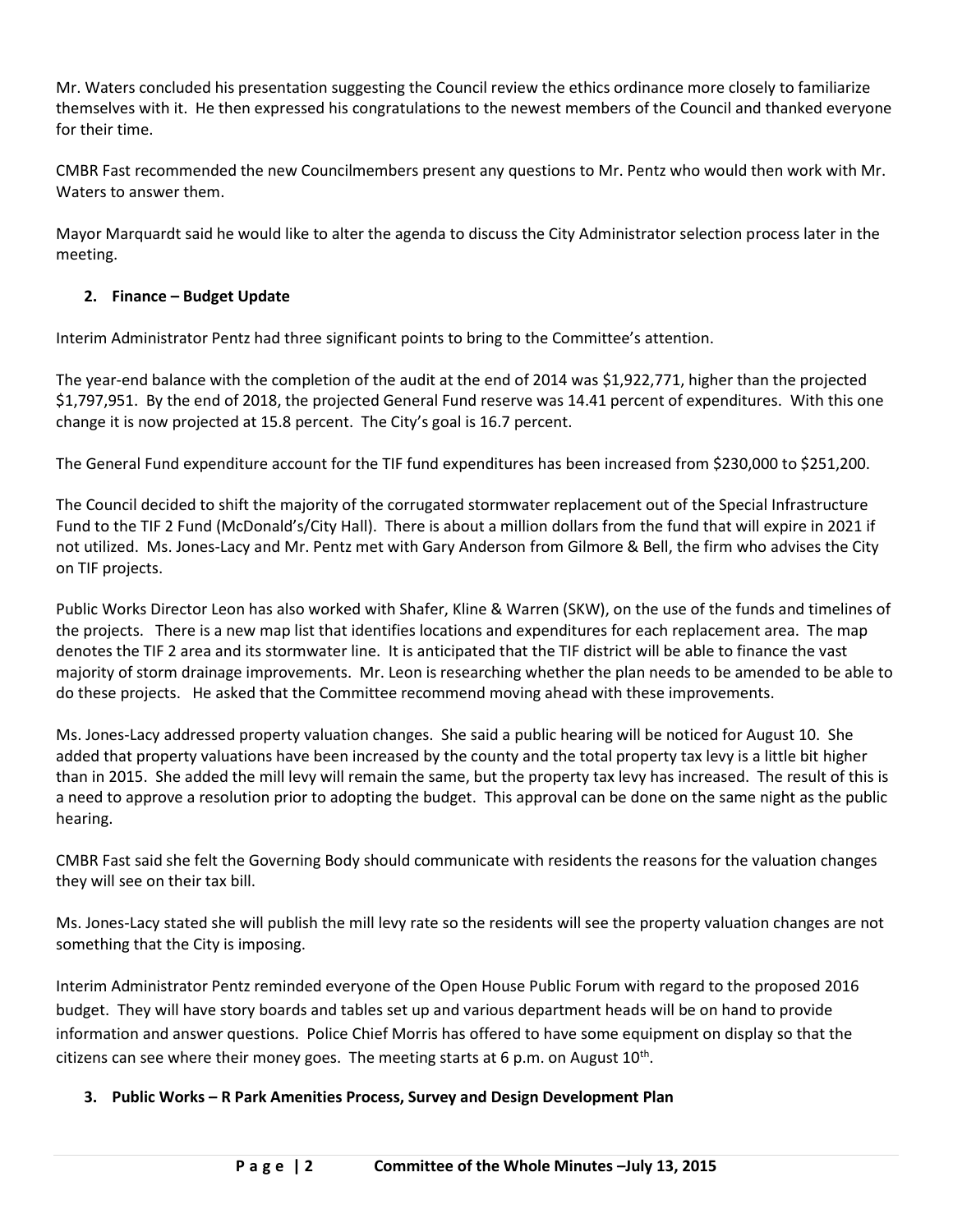Public Works Director Leon is requesting a survey of R Park stating that it is a nice park that has received a lot of attention and with the requests for amenities and the development of a master plan it is important to have this. Mr. Leon said the survey should be the first step in improving the park and will allow them to have a document, a plan that has the current information of R Park there, the trail, the trees, the tennis courts, the parking, etc. They have not had a survey since items have been put in place in the past year and is important due to discussions of the addition of a shelter and a possible remodeling of the tennis courts.

Interim Administrator Pentz said a survey will establish the contours of the land as this is important to determining the elevations as to where things would be placed. It is also necessary to know how amenities will affect storm drainage and also how the facilities relate to one another. The survey also will identify areas beyond the park's boundaries.

Public Works Director Leon is requesting a task order for SKW in the amount of \$6,000, which includes finding the property boundaries of the park. The survey will also help determine the future of 55<sup>th</sup> Terrace.

Mayor Marquardt expressed his support of the survey adding that it will help with the future design of the park. He added that a lot people have donated things such as benches and fountains and a lot of them were not placed with a thought to the final plan. He said that currently the tennis court is situated so that players face into the sun. He also added that the drinking fountain is placed close to the parking lot and might have been better situated between the play area and a shelter. The survey will also act as a tool for the Public Works Department to locate the park's amenities. Mayor Marquardt said he would like to have input from all the committees to identify what they would like to have added to the park.

CMBR Thompson has spoken with Shea Geist who would like to see the survey completed by the end of the calendar year. She also expressed a concern of only volunteers working on the project as things might not be completed in a timely manner.

CMBR Fast noted that the R Park Stakeholders would have a meeting to discuss future designs in the park. Mayor Marquardt noted the R Park Stakeholders include the Public Works Director, City Administrator, Mayor, liaison to Parks, the City Council President, and the Chair of the Parks Committee. Mayor Marquardt has also asked one of the donors to sit in on the committee.

CMBR Kellerman wanted clarification that a donor stakeholder did not buy into their position on the committee, which the Mayor said no one has purchased a position on the committee. Mayor Marquardt believed the Council Committee would oversee the overall process, but the stakeholders will see the process through to finalization.

Interim Administrator Pentz discussed funding for the park's projects could come from the Special Infrastructure Fund as a result of the corrugated pipe replacement being shifted to TIF 2 funds. There is \$101,000 in the Special Infrastructure Fund for corrugated replacement. \$21,000 would be for the survey and landscape-architectural services. The \$80,000 balance could go to a reserve fund for future projects that the Council would decide where to allocate those funds. The 2015 funds combined with 2016 will be \$170,000 to the Special Infrastructure Fund.

CMBR Kelly supported moving ahead with the process and developing a plan since there is currently money in the budget.

CMBR Fast wanted to divide this topic into two issues. She wanted to know if there was support first to recommend the survey, and then secondly the design for the park.

Mayor Marquardt stated he e-mailed committee chairs on July 3rd and would like their input by August 7<sup>th</sup>.

Public Works Director Leon reiterated his desire for a survey as the boundaries need to be delineated because of homes adjacent to the park on 55<sup>th</sup> Terrace. He also added that an updated survey will reflect that the school is gone, the trail has been added and also the location of the trees. The contour lines are necessary in the planning of a shelter and if the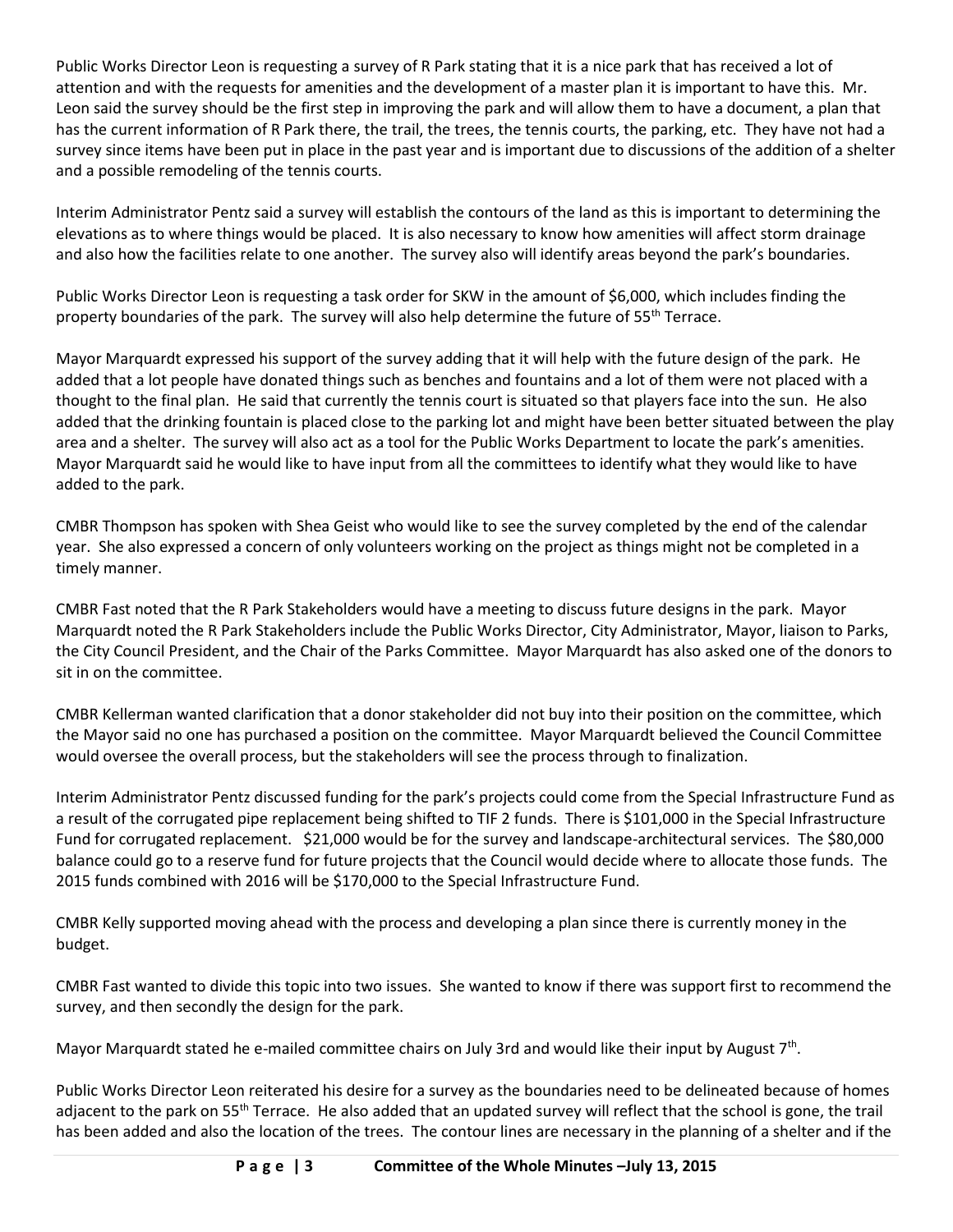tennis courts are to be moved. The survey will not only give the location of all the items, but also their dimensions. SKW will utilize survey information from when the school was demolished which resulted in the price of the survey being dropped to \$6,000, a \$2,000 reduction.

CMBR Fast stated the donors are anxious to have their benches placed in the park. She supported getting the survey, placing the benches, but to hold off on the design plan.

CMBR Kelly noted that having a plan reduces a duplicate effort and benches need to be a part of the plan.

CMBR Janssen said he supports the master plan, but doesn't believe a rushed plan is the best plan.

CMBR Fast said the discussion of park design should be discussed at either a September or August meeting to allow for the Stakeholder and Parks committees to meet. She supported moving forward with the survey, but felt the design discussion could be brought up on another day.

The majority of the Committee recommended to move ahead with having a survey completed.

CMBR Fast asked for comment on a future design plan discussion. CMBR Thompson said she would like to see the design plan go forward and that the sooner, the better, and the happier everyone will be.

CMBR Rhoades questioned the total amount of money in the design plan and did not want to see this rushed through.

Mayor Marquardt said he would like to see the elements added to the park placed in a way that would not require them to be moved in the future. He said the process may seem like it's rushed and it may seem like a lot of money for a design concept, but as an architect this feels like the normal process. He is unsure on the future of the tennis courts, whether there would be one or two, or if they will even be incorporated in the design plan.

CMBR Fast asked the Mayor who would decide what would be a part of the design plan. Mayor Marquardt is proposing a process to get input from all the committees and groups and that the stakeholders would make that decision.

CMBR Kelly said that a meeting has been set with stakeholders, and times have been set for the committees to give input. That information will be what directs the design team and the eight-week, timeline seems sufficient.

CMBR McNeil inquired of the source of funds for the designs. Mayor Marquardt said there is a group interested in looking at the design for the shelter who would like to do a fundraiser for its construction. There has been interest expressed in having an orchard planted. If the design plan includes the amount of each item it will help focus the donations so it can be incrementally built out as efficiently as possible. Mayor Marquardt said the items on the design plan will be done when we have time, when we have money, and what we feel is a priority.

CMBR McNeil also expressed a safety concern and functional issues at Nall Park. She stated she doesn't want to see too much work being done at R Park for things that aren't necessary when Nall Park has needs that are necessary.

CMBR Fast spoke to Mr. Tom Madigan who stated that Parks are part of the City's infrastructure and is a reason why, in addition to libraries and schools, people come to Johnson County. Mr. Madigan feels that so many things have been neglected at R Park just like Nall Park. He relayed to CMBR Fast that all these plans for other projects the City can find money for, but is not able to find the same amount of money to do basic repairs at the parks. Mr. Madigan expressed to CMBR Fast that he would like to see money put aside for repairs and maintenance.

Mayor Marquardt stated he did not believe that the plan for R Park is taking anything away from Nall Park. He added that \$100,000 is going to be opened up and there is no budget for the parks. He likes all of the ideas presented and wants to move ahead and see what's possible.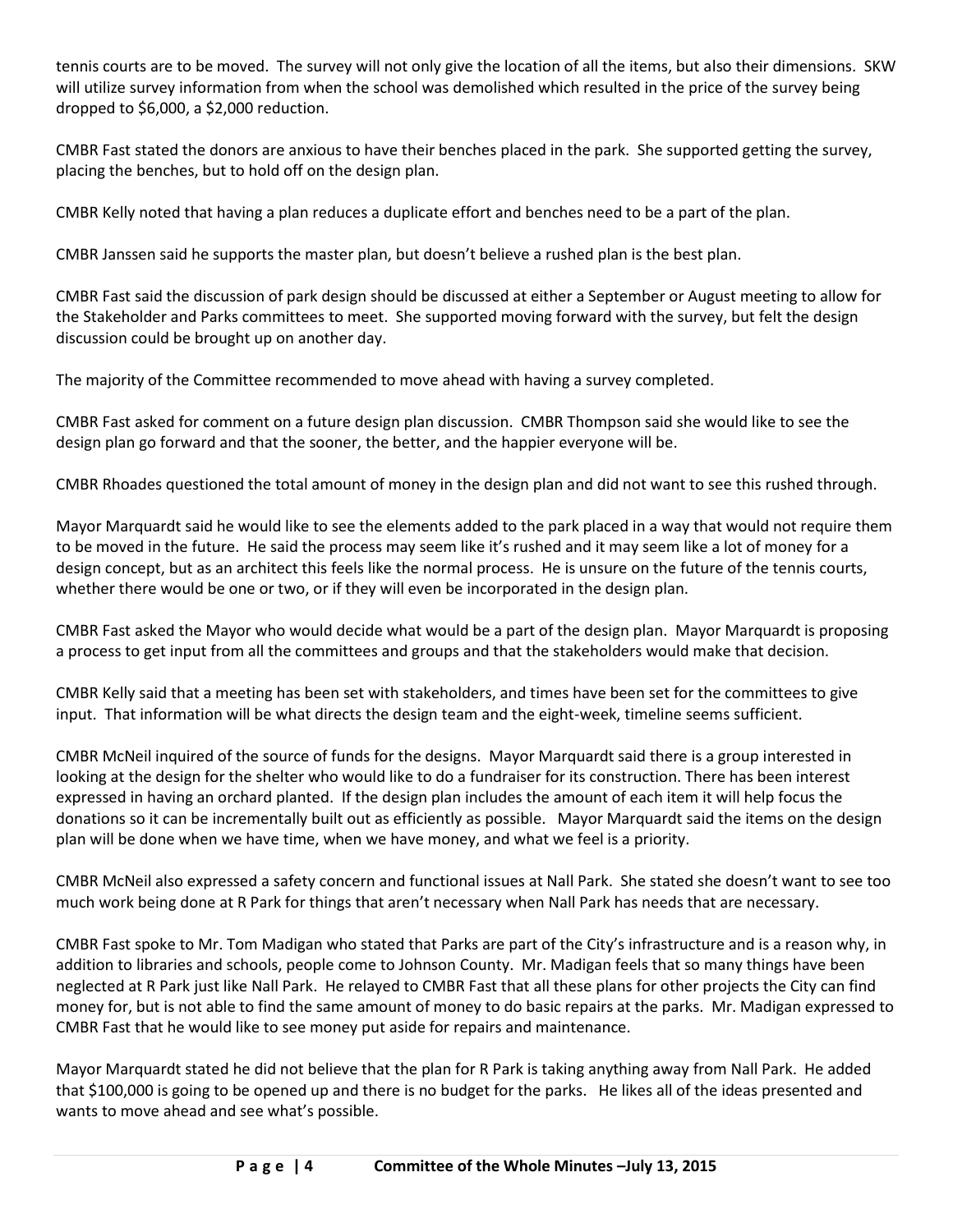CMBR McNeil wanted affirmation from the Mayor that they were not rushing or slapping something together to get it done. Mayor Marquardt stated there are a lot of people who are giving their time to this, donated time as well as the professionals, and other projects would not take longer. He added that people get restless looking at a design and are anxious to move forward.

CMBR Fast received an agreement of the Committee to move forward.

CMBR Rhoades said he would like to see the word "Stakeholder" removed from the committee title. Mayor Marquardt said he is a part of the group and wanted to narrow the members down to the heavy influences. He said he's been involved in such a process many times where it is used and believes it to be appropriate. He did say, however, he would be happy to change it if the Committee requested. There was no decision made to change and it was agreed to be discussed at some future time.

# **4. Public Works – Nall Park Task Order**

Interim Administrator Pentz stated this item came up for discussion in June, but he did not realize there was \$10,000 budgeted in the Building Equipment Replacement Fund for this task order. Mr. Pentz spoke with previous City Administrator Otto who said the monies can be used at the Council sees fit.

CMBR Fast stated this fund is normally for repairs, not professional services and that task orders usually come out of Professional Services.

Public Works Director Leon brought this item before the Committee in June and is requesting \$11,600 for a task order provided by SKW. As a reminder, the primary focus is to get the bathroom updated and electrically and mechanically functional. Also included in the task order is the electrical and lighting at the shelter house as well and getting the drinking fountain working again. Mr. Leon stated there is \$10,000 reserved for repairs at Nall Park that to date has not been spent. Mr. Leon said the Committee has a couple options. One is to approve the task order as it. Second, is to create a different task order for just the repairs to the drinking fountain and the shelter. A third option would be to tear down the bathrooms. The fourth option would be to create a task order to repair the drinking fountain and shelter and to refurbish the bathroom for a different purpose.

Mayor Marquardt said he was hesitant to move forward with the disc golf discussion at this time. He said he would be okay with a task order going forward as long as the work did not affect the design of the disc golf being planned.

CMBR Fast said a plan is being designed now to work around the existing elements in the park. She added that the owner of a new disc golf store is looking to bring disc golf to the area schools and will design the pads at Nall Park. After completion of the plan, he will make presentations to the Parks Committee and the City Council.

CMBR Poppa expressed his support of approving the task order.

CMBR Rhoades questioned the need for lighting if the parks are closed at night. Chief Morris expressed that lights help with any safety issues.

The majority of the Committee agreed to move to the Council agenda for a vote to approve the task order.

### **5. Public Works – 2015 Stormwater Maintenance Project**

Mr. Leon noted the updated information on the 2015 Stormwater Maintenance Project that was discussed earlier in the meeting. SKW is 95 to 99 percent done with the design plans. Mr. Leon will be asking the Governing Body for approval to go out for bid at the next Council meeting on July 20.

The Committee agreed to put this item on the Consent Agenda for the City Council meeting.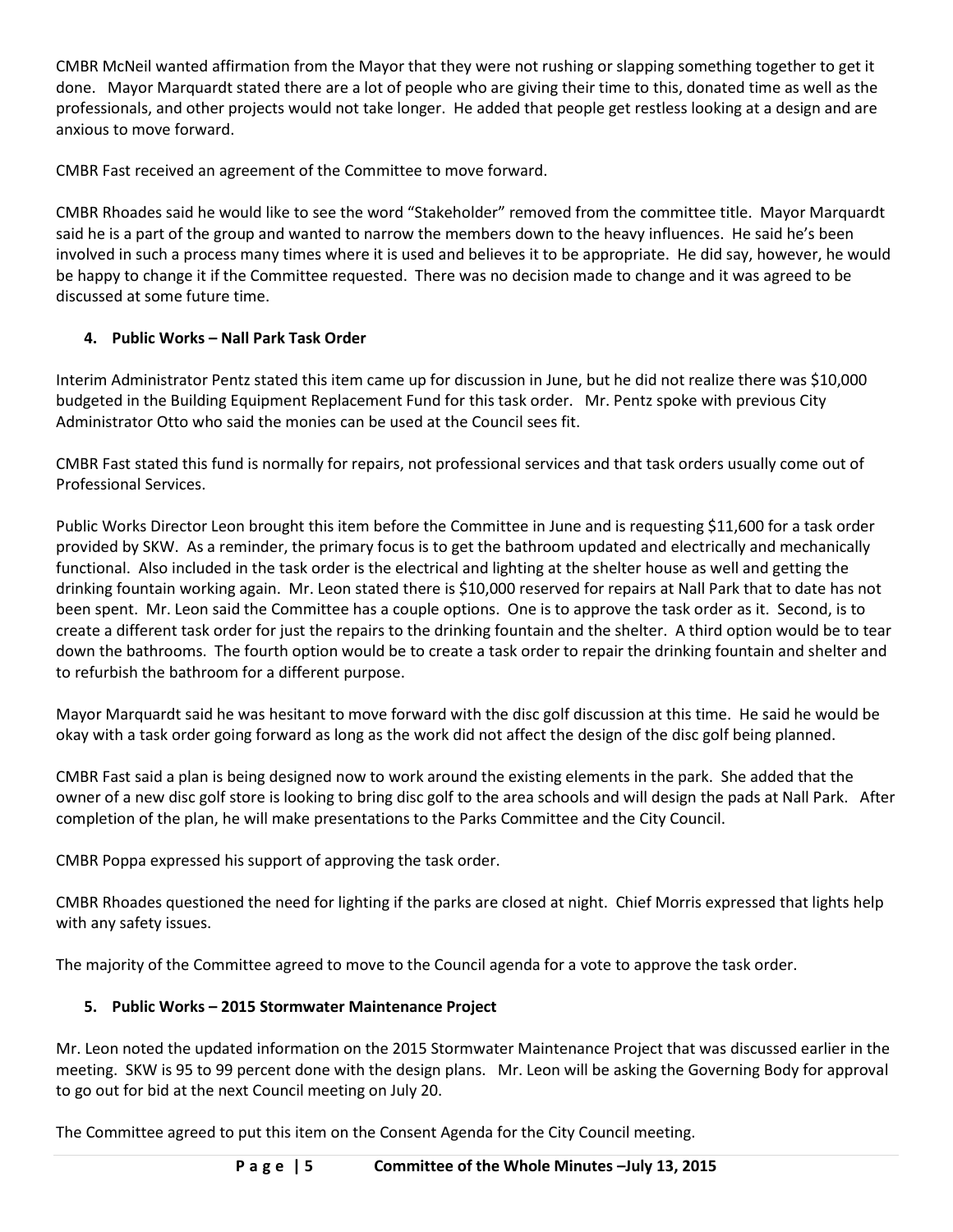### **6. Public Works – 2015 Street Maintenance Phase I**

Mr. Leon discussed the improvements on Howe Drive between  $40^{th}$  and  $50^{th}$  Street and its structural problems. He added that at 52<sup>nd</sup> Terrace and Howe, two manholes have settled incorrectly. Finally, an ADA ramp will be installed at the southeast corner at R Park for access to the trail.

The Committee agreed to put the RFP request on the Consent Agenda for the City Council meeting.

### **7. Public Works – 2015 2nd Quarter Statistics**

Police Chief Morris clarified that the City park hours are between 6 a.m. and 10 p.m., April 1<sup>st</sup> to October 31<sup>st</sup>, and from 8 a.m. to 8 p.m. to November 1<sup>st</sup> to March 31<sup>st</sup>, with the exception of Granada Park, which is open from 8 a.m. to sunset. Chief Morris said the information was online and further information could be found there.

Mayor Marquardt commented that some people use the schoolyard as a park and they need to leave by sunset.

Chief Morris reviewed the  $2^{nd}$  quarter statistics. He clarified that even though statistics include reports of an offense, it doesn't necessarily mean that they occurred, but that they are reported offenses. The second quarter consisted of reports of 2 rapes, 13 assaults, 5 burglaries, 54 thefts, and 5 auto thefts. In total, there were 227 reports, 76 arrests of which 67 of those were adults. There were 32 accidents. Chief Morris noted that his officers work all accidents in Roeland Park regardless of size. His department also issued 554 citations and conducted 1,960 calls for service. In all, incidents for 2015 have gone down to 227 when compared with figures from 2010.

Mayor Marquardt requested a break out of business district incidents to exclude the Boulevard Apartments. Chief Morris said there were about two calls a day to the apartment complex and his department was at Walmart almost every day. The apartment complex had more domestic calls while there were more property crime calls at businesses like Price Chopper, Walmart and Lowe's, and accidents in the parking lot. He noted that all reports and their locations are on the website on the Weekly Update.

Chief Morris related the incident from July 6 when Officer Engravalle was called to Walmart in regards to a shoplifting incident. The incident involved a woman with children who were shoplifting diapers and baby wipes. Officer Engravalle was required to write a citation, but he also bought diapers and wipes for the family from his own money. The details of the incident were sent to the *Prairie Village Post* who interviewed the officer, and wrote a nice article. The article went viral and was picked up by national news networks, *People* magazine, other countries have called, many with offers to help the family. The officer has raised over \$14,000 with the help from media and radio stations. A bank account at Mission Bank has been opened. Chief Morris also congratulated his staff for fielding all the calls. He added this is a reflection on his officers, which reflects on everyone in the City. He is looking to have a formal recognition of Officer Engravalle put on the agenda for August 20th. He thanked the *Prairie Village Post* and the Governing Body for the support to allow them to do their job and their support when they do their job.

CMBR McNeil asked about the progress with the Digi-Ticket. Chief Morris said the system needs to be formatted with the fine schedule and the ticket form created.

### **8. Ad-Hoc Development Update**

There was discussion regarding the development of the old pool site. Mayor Marquardt noted that trees growing on the site are tearing at the natural landscape that is the uniqueness of the site. The Committee needs to discuss how the TIF funds are to be used and what power the City Administrator would have in the expenditure of those funds.

Interim Administrator Pentz said that the TIF funds are being set aside currently in a general sense.